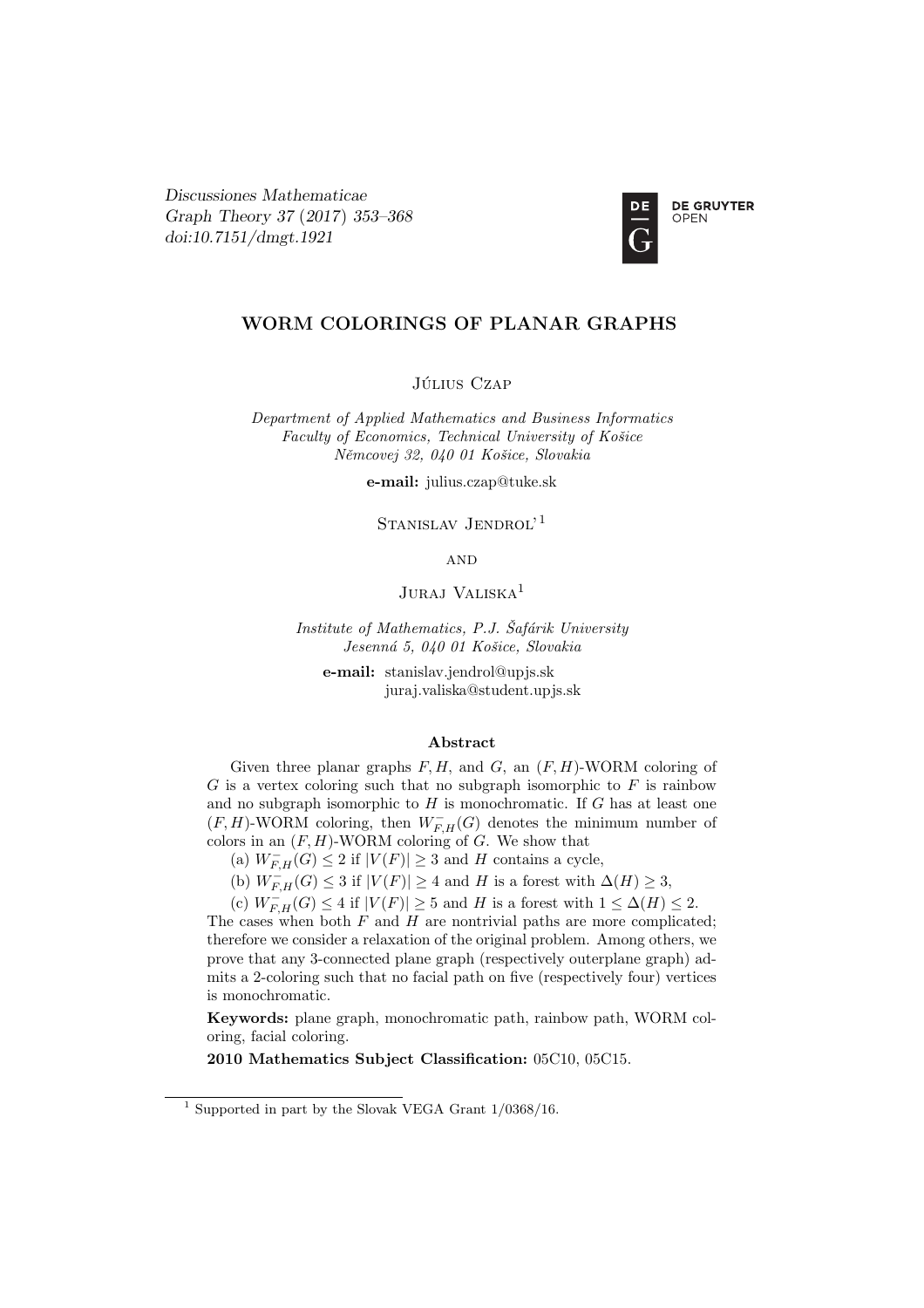# 1. INTRODUCTION AND NOTATIONS

All graphs considered in this paper are simple planar graphs. We use a standard graph theory terminology according to Bondy and Murty [4]. However, we recall some more important notions.

A plane graph is a particular drawing of a planar graph in the Euclidean plane. Let G be a connected plane graph with vertex set  $V(G)$ , edge set  $E(G)$ , and face set  $F(G)$ . Faces of G are open 2-cells. The boundary of a face f is the boundary in the usual topological sense. It is a collection of all edges and vertices contained in the closure of f that can be organized into a closed walk in G traversing along a simple closed curve lying just inside the face  $f$ . This closed walk is unique up to the choice of initial vertex and direction, and is called the boundary walk of the face f.

The size of a face f, denoted by  $\deg(f)$ , is the length of its boundary walk. If f is of size k, then we call it a k-gonal face. A k-gonal face is called odd*gonal* or *even-gonal* if k is odd or even, respectively. Let f be a k-gonal face having a boundary walk  $v_0v_1 \cdots v_k = v_0$  with  $v_0 \in V(G)$  and  $v_iv_{i+1} \in E(G)$ ,  $i = 0, \ldots, k - 1$ . A facial path of f is any path of the form  $v_m v_{m+1} \cdots v_{n-1} v_n$ , indices modulo  $k$ . A  $k$ -path is a path on  $k$  vertices.

A k-vertex is a vertex of degree k. A k-vertex is called odd-vertex or even*vertex* if  $k$  is odd or even, respectively.

A vertex coloring of  $G$  is an assignment of colors to the vertices of  $G$ , one color to each vertex. If adjacent vertices are assigned distinct colors, then the coloring is a proper coloring.

In a vertex colored graph, a subgraph is rainbow if its vertices have pairwise distinct colors and it is *monochromatic* if its vertices have the same color. Vertex colorings avoiding monochromatic subgraphs have been studied extensively, see a survey of Tuza [28]. Vertex colorings that avoid rainbow subgraphs have been studied for example by Bujtás et al.  $[7, 8]$ .

Given three graphs  $F, H$ , and  $G$ , an  $(F, H)$ -WORM coloring of  $G$  is a vertex coloring such that no subgraph isomorphic to  $F$  is rainbow and no subgraph isomorphic to H is monochromatic. If G has at least one  $(F, H)$ -WORM coloring, then  $\hat{W}_{F,H}^-(G)$  denotes the minimum number of colors and  $\hat{W}_{F,H}^+(G)$  denotes the maximum number of colors in an  $(F, H)$ -WORM coloring of  $G$ .

The concept of  $(F, F)$ -WORM (or simply  $F$ -WORM) coloring was introduced by Goddard, Wash, and Xu in [20, 21] but the idea of colorings with both rainbow and monochromatic constraints is due to Voloshin [29]. The name WORM comes as the abbreviation of WithOut Rainbow and Monochromatic. In [21] the authors explored this new concept and established some basic properties. They focused on the fundamental results and the case that  $F = H$  is the path on three vertices. Further results where a cycle or clique is forbidden are given in [20]. Bujtás and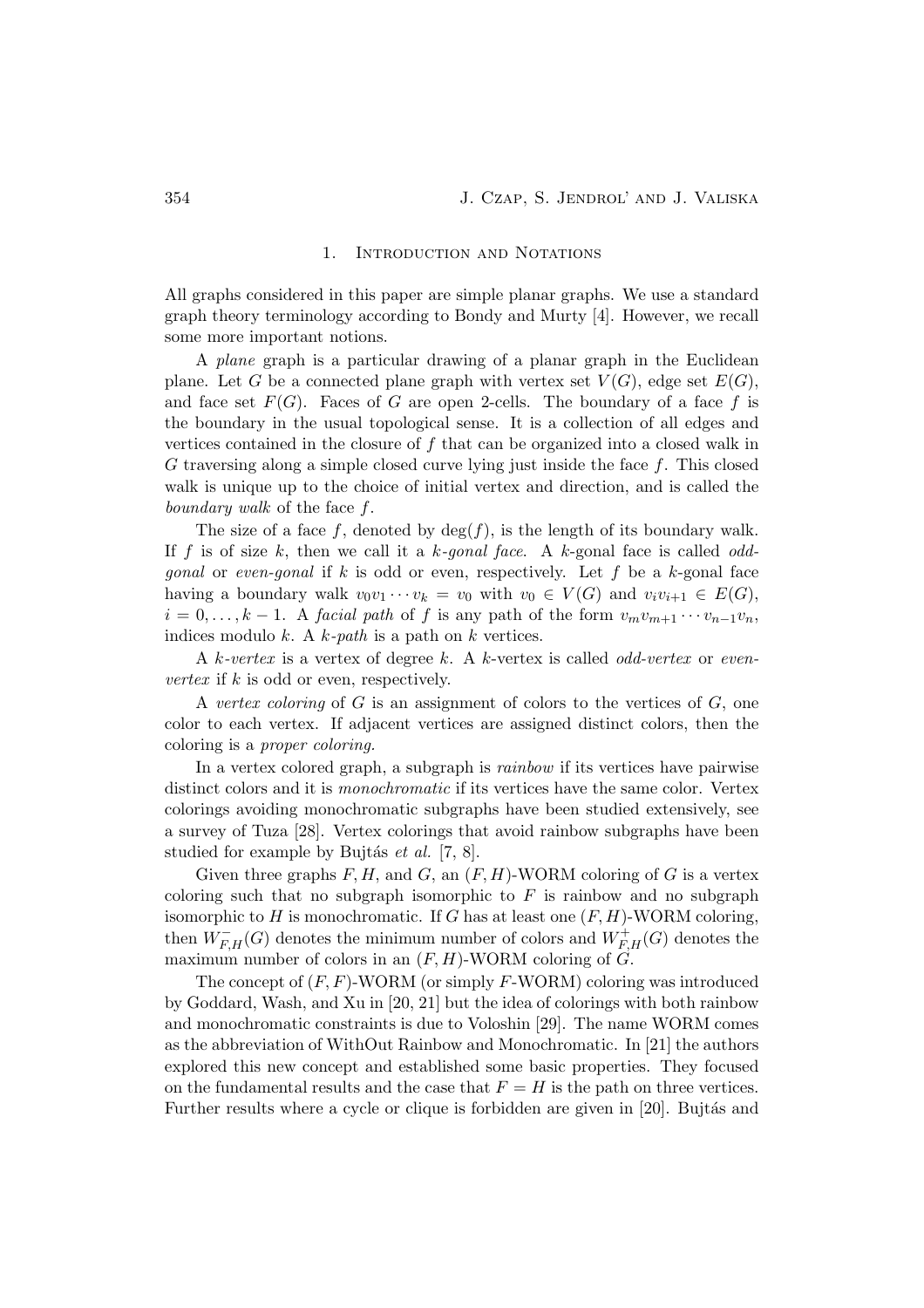Tuza [10] studied  $(K_3, K_3)$ -WORM colorings, where  $K_3$  denotes the complete graph on three vertices. There is only one paper [9] on  $(F, F)$ -WORM colorings in which  $F$  is not a particular graph (path, cycle, complete graph) but an arbitrary 2-connected graph.

The decision problem of  $(F, F)$ -WORM colorability is proved to be NPcomplete for  $F = P_3$  in [21], for  $F = K_3$  in [20], and for every 2-connected graph  $F$  in [9].

Lovász [25] proved (in a different language) that  $W_{P_3,P_3}^-(G) \leq 2$  for any subcubic graph G. Goddard, Wash, and Xu improved this result; they showed that  $W_{P_3, P_3}^-(G) \leq 2$  holds for any graph G with at least one  $(P_3, P_3)$ -WORM coloring, see  $[20]$ . Bujtás and Tuza  $[9]$  showed that for every 2-connected graph F and a positive integer k there exists a graph G such that  $W^-_{F,F}(G) = k$ .

There are several papers that study "WORM" colorings of plane graphs where constraints are given by faces. In this type of coloring it is required that there is neither a rainbow nor a monochromatic face, see e.g. [14, 23, 24].

Motivated by the above mentioned papers and by talks of Bujtás and Goddard at the conference CID 2015, we show (in Section 2) that  $W^-_{F,H}(G) \leq 4$ for every planar graph  $G$  and every  $F$  of order at least five or  $H$  not being a path. Particular attention is paid to the cases when  $H$  is a path. Then we introduce (in Section 3) a *facial*  $(P_k, P_\ell)$ -WORM *coloring* as a vertex coloring of a plane graph  $G$  having neither a rainbow facial  $k$ -path nor a monochromatic facial  $\ell$ -path. If G has at least one facial  $(P_k, P_\ell)$ -WORM coloring, then  $W_{k,\ell}^-(G)$ denotes the minimum number of colors used in a facial  $(P_k, P_\ell)$ -WORM coloring of G. The problem is to determine  $W_{k,\ell}^-(G)$  for given  $k,\ell$  and G. Among others, we prove that any 3-connected plane graph ( respectively outerplane graph) admits a 2-coloring such that no facial path on five ( respectively four) vertices is monochromatic. Note that the facial  $(P_k, P_\ell)$ -WORM coloring is not hereditary.

# 2. WORM Colorings of Planar Graphs

Let  $G, F$ , and H be planar graphs. Any coloring of G with at least two colors involves a rainbow  $P_2$ , therefore in the following we will assume that F has at least three vertices.

# 2.1. H contains a cycle

The following result is due to Broersma et al. [6]. For the sake of completeness, we provide its proof.

**Theorem 1.** Let G, F, and H be planar graphs. If  $|V(F)| \geq 3$  and H contains a cycle, then  $W_{F,H}^-(G) \leq 2$ .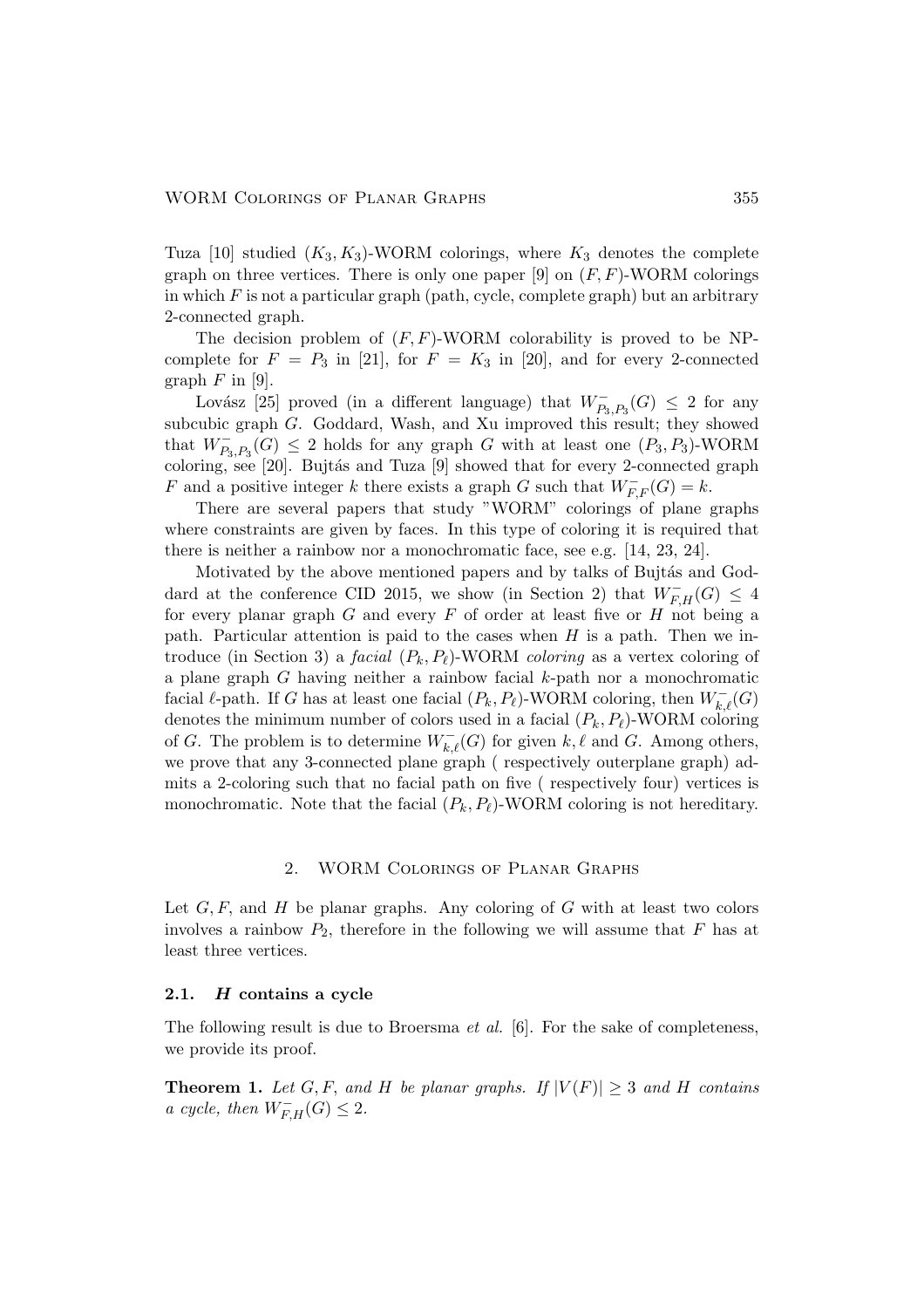**Proof.** Consider a plane embedding of G. First we extend G to a plane triangulation T by adding some edges. Since  $W^-_{F,H}(G) \leq W^-_{F,H}(T)$ , it suffices to show that  $W_{F,H}^{-}(T) = 2$ .

Assume that  $H$  contains a 3-cycle. By the Four Color Theorem [1],  $T$  has a proper coloring with at most four colors, say  $a, b, c, d$ . Note that every 3-cycle uses three different colors. If we assign 1 to all the vertices colored with  $a, b$  and assign 2 to all the vertices colored with  $c, d$ , then we obtain a 2-coloring of T such that no 3-cycle is monochromatic. Consequently, T contains no monochromatic copy of  $H$ .

Now assume that  $H$  contains no 3-cycle. Thomassen [28] proved that any 2coloring of the vertices of the outer triangle of any triangulation can be extended to a 2-coloring of the whole triangulation such that there is no monochromatic cycle of length greater than three. So  $T$  admits a 2-coloring such that among all of its cycles only 3-cycles can be monochromatic. Hence,  $T$  cannot contain any monochromatic copy of H.

The colorings described above use only two colors, therefore no subgraph on at least three vertices is rainbow.

Corollary 2 [10]. For any planar graph G it holds  $W_{K_3,K_3}^-(G) \leq 2$ .

# 2.2.  $H$  is a forest with maximum degree at least three

The linear vertex arboricity of a graph  $G$  is the minimum number of subsets into which the vertex set of  $G$  can be partitioned so that every subset induces a linear forest (i.e., a forest in which all vertices have degree at most two).

**Theorem 3.** Let G, F, and H be planar graphs. If  $|V(F)| \geq 4$  and H is a forest with maximum degree at least three, then  $W_{F,H}^{-}(G) \leq 3$ . Moreover, it is NP-hard to decide whether  $W^-_{F,H}(G) = 2$  if H is a tree.

**Proof.** Poh [26] and independently Goddard [19] proved that the linear vertex arboricity of any planar graph is at most three. So G can be colored with at most three colors such that each its monochromatic component is a path.

Clearly,  $W_{F,H}^-(G) = 2$  if and only if G has a 2-coloring without monochromatic H. Broersma et al. [6] proved that for every tree T with at least two edges it is NP-hard to decide whether a planar graph has a 2-coloring without monochromatic T.

#### 2.3.  $H$  is a forest with maximum degree at most two

Let  $\chi(G)$  denote the chromatic number of G.

**Theorem 4.** Let G be a planar graph. If  $k \leq \chi(G)$ , then G admits no  $(P_k, P_2)$ -WORM coloring.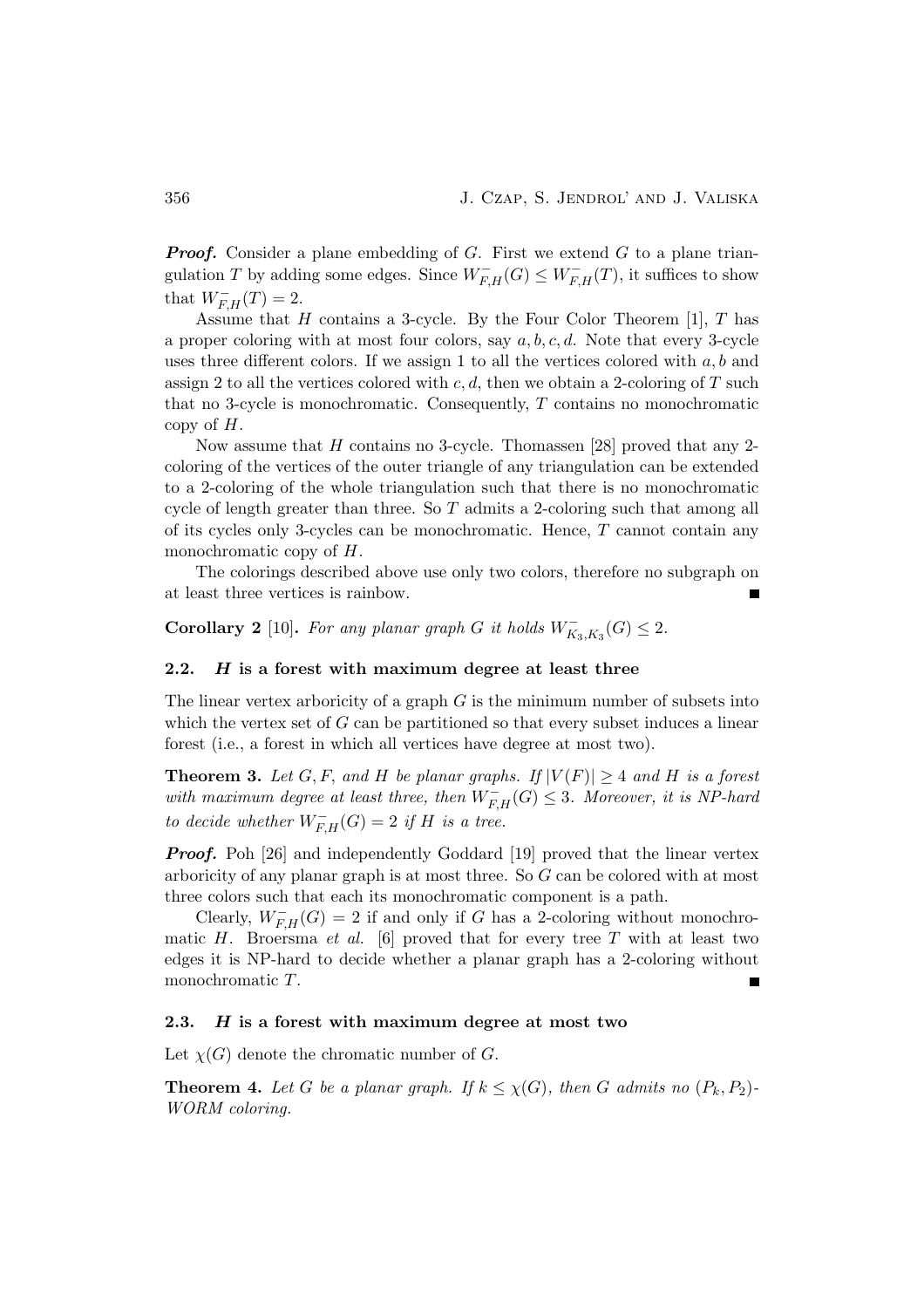**Proof.** Every  $(P_k, P_2)$ -WORM coloring of G is a proper coloring since G cannot contain any monochromatic  $P_2$ . Fung [17] proved that every proper coloring of any graph G with  $\chi(G)$  colors involves a rainbow path on  $\chi(G)$  vertices. The same assertion holds when a proper coloring uses more than  $\chi(G)$  colors. Let  $c$  be a proper vertex coloring of  $G$ . Define an auxiliary digraph  $D$  (which is an orientation of G) in the following way. Let uv be an edge of G. If  $c(u) < c(v)$ , then uv is a directed edge in  $D$ , otherwise vu. Roy [27] proved that any orientation of any graph G contains a directed path on  $\chi(G)$  vertices. So, D contains a directed path  $v_1 \cdots v_{\chi(G)}$ . By the construction of D we have  $c(v_1) < \cdots < c(v_{\chi(G)})$ , consequently,  $v_1 \cdots v_{\chi(G)}$  is a rainbow path in G.

**Theorem 5.** Let G, F, and H be planar graphs. If  $|V(F)| \geq 5$  and  $H = P_2$ , then  $W_{F,H}^-(G) = \chi(G) \leq 4$ . Moreover, if G is non-bipartite, then determining whether  $G$  has an  $(F, H)$ -WORM coloring with three colors is NP-hard.

**Proof.** Clearly,  $W_{F,P_2}^-(G) \ge \chi(G)$ . On the other hand, the Four Color Theorem implies that  $\chi(G) \leq 4$ . Therefore, no proper coloring of G with  $\chi(G)$  colors involves a rainbow F.

Determining whether a non-bipartite graph admits a proper 3-coloring is NP-hard, even when restricted to planar graphs, see [18].

**Theorem 6.** Let G, F, and H be planar graphs. If  $|V(F)| \geq 5$  and H is a linear forest with  $|E(H)| \geq 1$ , then  $W_{F,H}^{-}(G) \leq 4$ . Moreover, it is NP-hard to decide whether G has an  $(F, P_n)$ -WORM coloring with three (respectively two) colors,  $n \geq 3$ .

**Proof.** Any proper coloring of G is also an  $(F, H)$ -WORM coloring.

Broersma et al. [6] proved that it is NP-hard to decide whether a planar graph has a 3-coloring (respectively 2-coloring) without monochromatic  $P_n$ ,  $n \geq 3$ .

### 2.4. Open problems

There are three open problems when considering WORM colorings of planar graphs.

**Problem 1.** Determine  $W_{F,H}^-(G)$  when  $F = P_3$  and H is a tree.

**Problem 2.** Determine  $W_{F,H}^-(G)$  when  $F = P_4$  and  $H = P_n$ .

**Problem 3.** Determine  $W_{F,H}^-(G)$  when  $F = K_{1,3}$  and  $H = P_n$ .

In the rest of this section we discuss the present situation concerning the above mentioned problems.

**Theorem 7.** Let G, F, and H be planar graphs with  $\chi(G) = 4$ . If  $|V(F)| \geq 4$ and G contains a matching M such that every 3-cycle of G contains an edge of M, then  $W_{F,P_n}^-(G) \leq 3$  for any  $n \geq 3$ .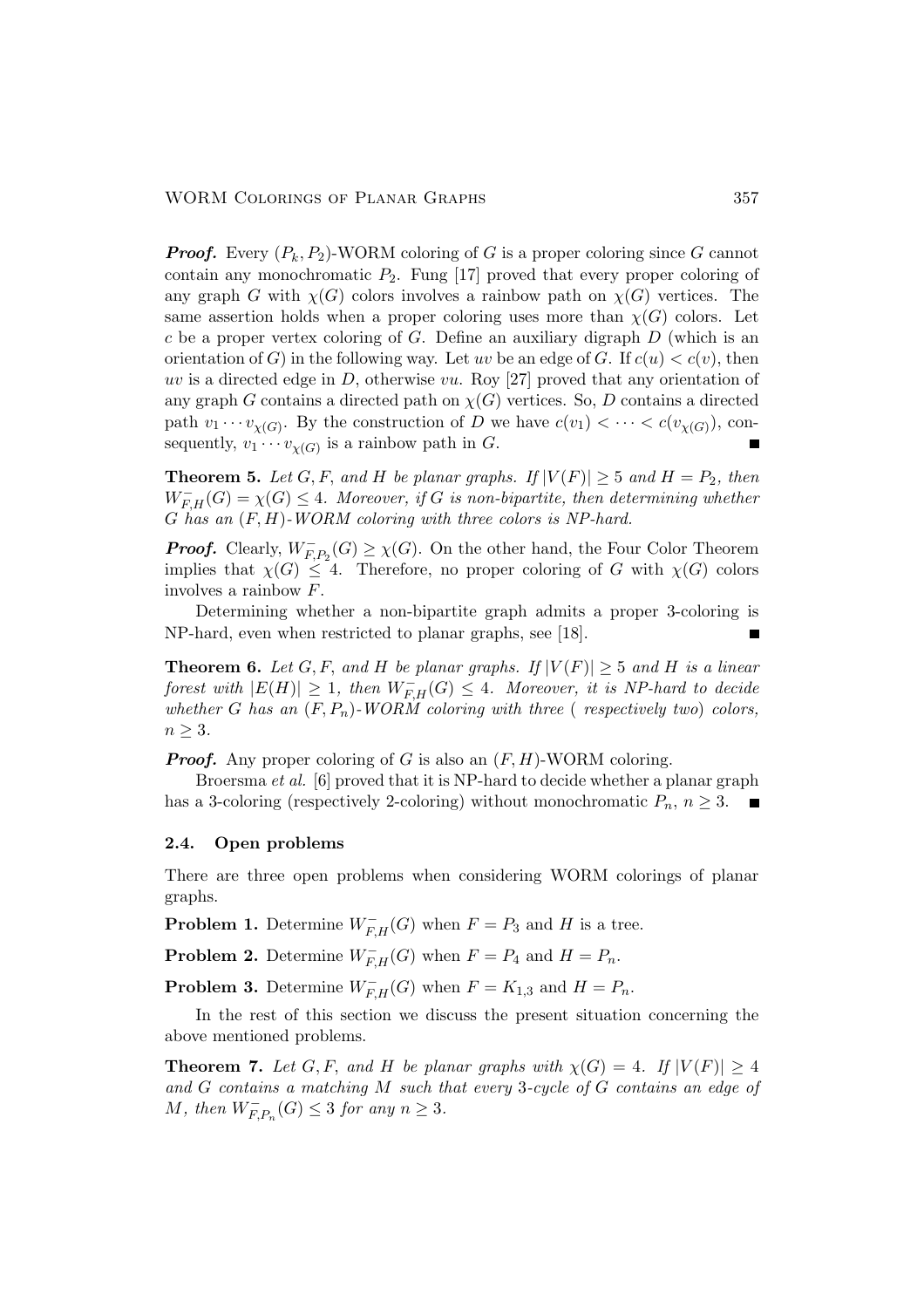**Proof.** If we subdivide every edge in  $M$  with a 2-vertex, then we obtain a triangle-free planar graph, say  $H$ . By Grötzsch's theorem,  $H$  admits a proper coloring with at most three colors. This coloring of  $H$  induces a coloring of  $G$ . Clearly, if two adjacent vertices  $u, v$  of G have the same color, then uv belongs to M. Since M is a matching, any monochromatic path in  $G$  has at most two vertices.

Esperet and Joret [15] proved that for every  $\Delta \geq 2$  there exists a constant  $f(\Delta)$  such that every planar graph with maximum degree  $\Delta$  has a 3-coloring in which each monochromatic component has size at most  $f(\Delta)$ . This result implies that every planar graph G with maximum degree  $\Delta$  admits a  $(K_{1,3}, P_n)$ - and a  $(P_4, P_n)$ -WORM 3-coloring for  $n \ge f(\Delta)$ .

On the other hand, Chartrand, Geller, and Hedetniemi [11] proved that for every positive integer  $n$ , there exists a plane triangulation  $G$  such that any its 3-coloring involves a monochromatic path of length n.

If  $\chi(G) = 3$ , then trivially  $W_{P_4, P_n}^{-}(G) \leq 3$  and  $W_{K_{1,3}, P_n}^{-}(G) \leq 3$ . So the natural question is the following: Is it true that  $W_{P_4,P_n}^-(G) \leq 2$  or  $W_{K_{1,3},P_n}^-(G) \leq$ 2 when G is 3-colorable?

The answer is negative in general. Axenovich, Ueckerdt, and Weiner [2] constructed for every  $t \geq 2$  a planar graph  $G_t$  of girth 4 (triangle-free planar graphs are 3-colorable, see [22]) such that in any 2-coloring of  $G_t$  there is a monochromatic path of length at least t.

On the other hand, Borodin, Kostochka, and Yancey [5] proved that the vertices of each planar graph of girth at least 7 can be 2-colored so that each monochromatic component has at most 2 vertices. Axenovich, Ueckerdt, and Weiner [2] proved a similar result for planar graphs of girth 6. They showed that the vertices of each planar graph of girth at least 6 can be 2-colored so that each monochromatic component is a path of length at most 14.

**Problem 4** [2]. Is there a positive integer n such that any planar graph G of girth 5 admits a 2-coloring such that each monochromatic component is a path of length at most n?

Note that there are planar graphs and integers n that admit no  $(P_n, P_3)$ -WORM coloring. For instance, the graph of the octahedron admits no  $(P_3, P_3)$ -WORM coloring. Actually, determining if a planar graph has a  $(P_3, P_3)$ -WORM coloring is NP-complete, since  $(P_3, P_3)$ -WORM coloring is equivalent to defective  $(2,1)$ -coloring (i.e., a 2-coloring such that every vertex has at most one neighbor of the same color) and this is NP-complete in planar graphs, see [13].

### 3. Facial Worm Colorings of Plane Graphs

From the discussion in Subsection 2.4 it follows that the cases when both  $F$  and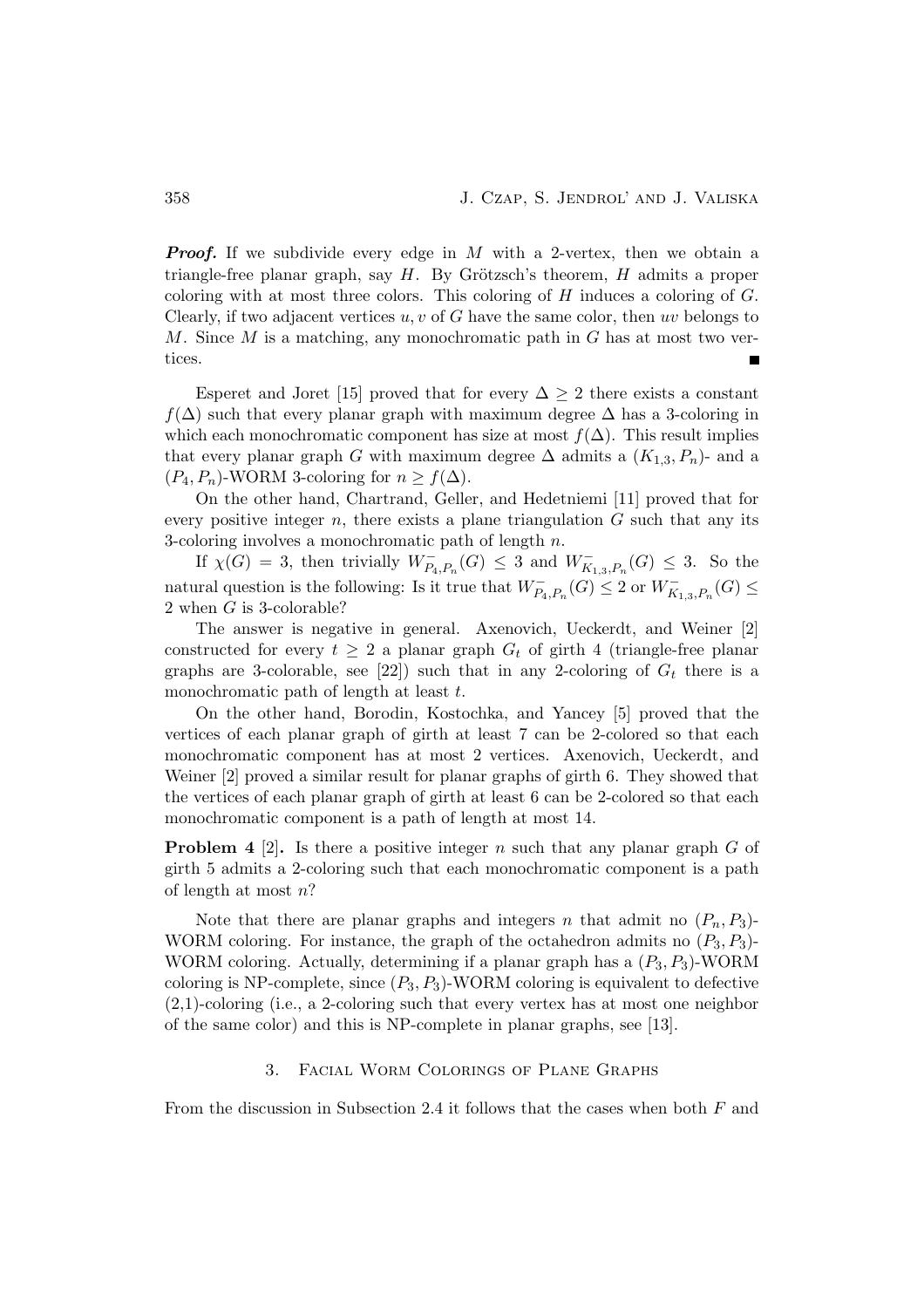H are paths are more complicated. Therefore we have introduced the facial  $(P_k, P_\ell)$ -WORM coloring of a plane graph, which is a relaxation of the original problem. Recall that a facial  $(P_k, P_\ell)$ -WORM coloring of a plane graph G is a vertex coloring having neither a rainbow facial k-path nor a monochromatic facial  $\ell$ -path.

# 3.1. Facial  $(P_k, P_2)$ -WORM colorings

Clearly, any facial  $(P_k, P_\ell)$ -WORM coloring is also a facial  $(P_k, P_{\ell+1})$ -WORM coloring. Therefore  $W_{k,\ell+1}^{-}(G) \leq W_{k,\ell}^{-}(G) \leq W_{k,2}^{-}(G)$  for  $\ell \geq 2$ .

Let G be a connected plane graph. Theorem 5 implies that  $W_{k,2}^-(G) \leq 4$  for any  $k \geq 5$ . On the other hand, for every plane graph with chromatic number 4 it holds  $W_{k,2}^{-}(G) \geq 4$ . So the bound is tight. Now consider a wheel on  $2n, n \geq 2$ , vertices. It is easy to see that its chromatic number is four. From Theorem 4 it follows that there is no  $(P_4, P_2)$ -WORM coloring of such a wheel. On the other hand, we show that every plane graph admits a facial  $(P_4, P_2)$ -WORM coloring.

**Theorem 8.** Let G be a connected plane graph. Then  $W_{4,2}^-(G) = \chi(G) \leq 4$ .

**Proof.** The inequality  $W_{4,2}^-(G) \ge \chi(G)$  trivially holds.

Now assume that  $\chi(G) = k$ . If  $k \leq 3$ , then any proper k-coloring of G is a facial  $(P_4, P_2)$ -WORM coloring, i.e.,  $W_{4,2}^-(G) \leq k = \chi(G)$ .

So assume that  $\chi(G) = 4$ . Insert into each face f of G a new vertex  $v_f$  and join it by an edge with every vertex on the boundary of  $f$ . The obtained graph is a plane semitriangulation  $T$  (i.e., a plane multigraph triangulating the plane), therefore it has a proper coloring with at most four colors. This coloring of T induces a coloring of  $G$  such that on the vertices of any face  $f$  there are used at most three colors. Hence, it is a facial  $(P_4, P_2)$ -WORM coloring. Consequently,  $W_{4,2}(G) \leq 4.$ 

It is easy to see that a plane graph is bipartite if and only if every its face has an even size (one implication is trivial and the second one can be proved by induction on the number of faces). Observe that no plane graph with an oddgonal face admits a facial  $(P_3, P_2)$ -WORM coloring. Moreover, for every bipartite graph G it holds  $W_{3,2}^-(G) = 2$ . Notice that no connected graph on at least two vertices has a facial  $(P_2, P_2)$ -WORM coloring.

# 3.2. Facial  $(P_3, P_\ell)$ -WORM colorings

Observe that any facial  $(P_k, P_\ell)$ -WORM coloring is a facial  $(P_{k+1}, P_\ell)$ -WORM coloring too. Hence  $W_{k+1,\ell}^-(G) \leq W_{k,\ell}^-(G) \leq W_{3,\ell}^-(G)$  for  $k \geq 3$ .

First we show that not every plane graph admits a facial  $(P_3, P_3)$ -WORM coloring.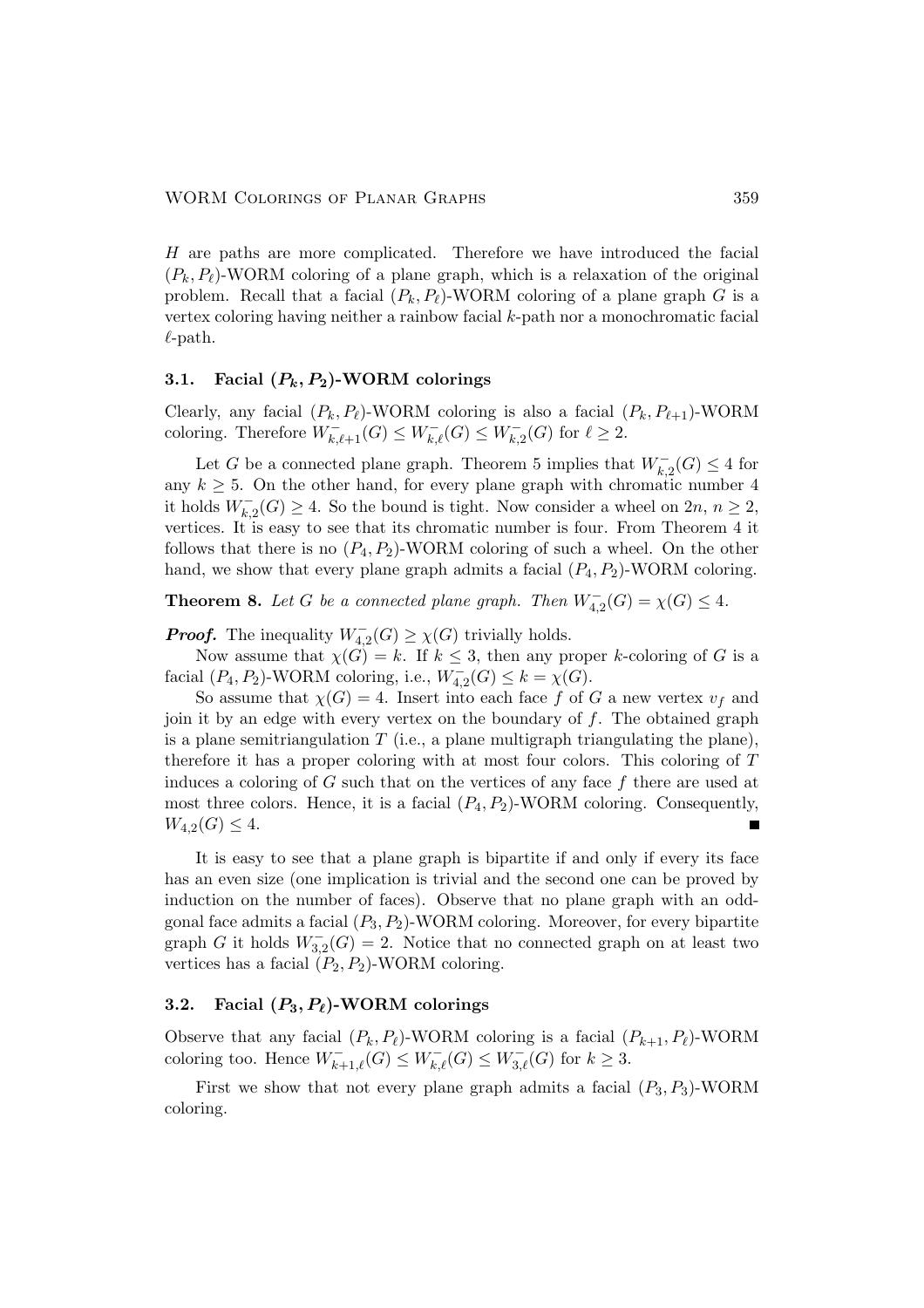**Theorem 9.** For any integer  $n > 12$  there exists a connected plane graph on n vertices having no facial  $(P_3, P_3)$ -WORM coloring.

**Proof.** First we take a plane drawing of the cycle  $v_1v_2 \cdots v_{12}$ . Then we insert the diagonals  $v_1v_5$ ,  $v_5v_9$ ,  $v_9v_1$  into the inner face and we insert the diagonals  $v_iv_{i+2}$ ,  $i = 1, 3, 5, 7, 9, 11$ , into the outer face, where  $v_{13} := v_1$ . In such a way we obtain a plane graph  $G_{12}$ , see Figure 1 for illustration.



Figure 1. The graph  $G_{12}$ .

Suppose that  $G_{12}$  admits a facial  $(P_3, P_3)$ -WORM coloring c. The face f determined by the vertices  $v_1, v_5, v_9$  has size 3. The fact that no facial 3-path is rainbow implies that there is a pair of adjacent vertices on the boundary of f that have the same color. Without loss of generality we can assume that  $c(v_1) = c(v_5) = a$ . Then  $a \notin \{c(v_2), c(v_3), c(v_4)\}\$ , otherwise  $G_{12}$  contains a monochromatic facial 3-path. Let  $c(v_3) = b$ . Then necessarily  $c(v_2) = b$  because  $v_1v_2v_3$  is a facial 3-path. Similarly, the color of  $v_4$  must be b since  $v_3v_4v_5$  is a facial 3-path. So  $c(v_2) = c(v_3) = c(v_4) = b$ , a contradiction.

If  $n > 12$ , we take  $G_{12}$ , then add together  $n - 12$  vertices inside triangular faces different from the 3-face  $v_1v_5v_9$ , and finally extend this graph to a connected plane graph by adding some edges.

Lovász  $[25]$  showed that every cubic graph admits a 2-coloring such that every vertex has at most one neighbor of the same color. This implies that any connected subcubic plane graph has a facial  $(P_3, P_3)$ -WORM coloring with two colors. On the other hand there are plane graphs with maximum degree six that have no facial  $(P_3, P_3)$ -WORM coloring. In the light of Theorem 9 the following problems seem to be interesting.

Problem 5. Are there plane graphs with maximum degree four ( respectively five) with no facial  $(P_3, P_3)$ -WORM coloring?

**Problem 6.** Which plane graphs admit a facial  $(P_3, P_3)$ -WORM coloring?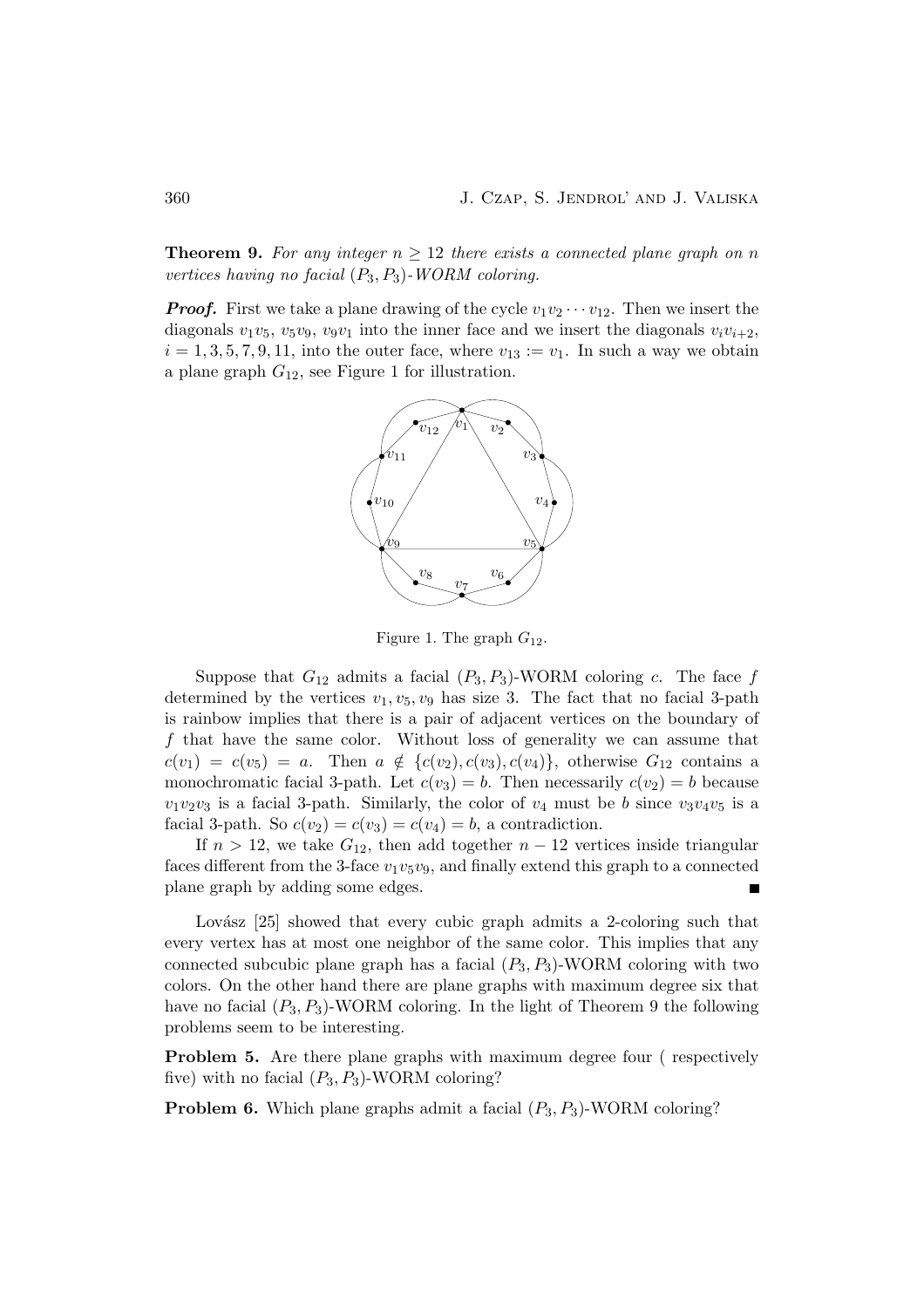The following result is a corollary of Theorem 1.

**Theorem 10.** Let G be a plane triangulation. Then  $W_{3,3}^-(G) = 2$ .

Let us recall that the (geometric) dual  $G^* = (V^*, E^*, F^*)$  of the plane graph  $G = (V, E, F)$  can be defined as follows (see [4], pp. 252): There is a vertex  $f^*$  of  $G^*$  corresponding to each face f of G, and there is an edge  $e^*$  of  $G^*$  corresponding to each edge e of G; two vertices  $f^*$  and  $g^*$  are joined by the edge  $e^*$  in  $G^*$  if and only if their corresponding faces  $f$  and  $g$  are separated by the edge  $e$  in  $G$  (an edge separates the faces incident with it).

**Theorem 11.** Let G be a plane graph with  $2n$  odd-gonal faces and let  $G^*$  be its dual. If  $G^*$  has n vertex-disjoint paths with odd-vertices as ends, then  $W_{3,4}^-(G) \leq 2$ , i.e., there is a 2-coloring of G without a monochromatic facial 4-path.

**Proof.** Let  $P_i = x_i^* - y_i^*$  $i, i = 1, 2, \ldots, n$ , be vertex-disjoint paths in  $G^*$ , where  $x_i^*$  $i, y_i^*$  are odd-vertices.

First we create an auxiliary graph  $H$  from  $G$  by subdividing some of its edges. For every edge  $e^*$  of  $P_i$  in  $G^*$  we subdivide the corresponding edge  $e$  in  $G$  with a new 2-vertex. We employ this procedure for every path  $P_i$ .

Observe that the resulting plane graph  $H$  has only even-gonal faces, hence it is bipartite and admits a proper coloring with two colors.

Notice that any former odd-gonal face of  $G$  is now, in  $H$ , incident with exactly one new 2-vertex, and any former even-gonal face is incident with exactly two new 2-vertices or with no new 2-vertex.

The coloring of  $H$  induces a coloring of  $G$ . Evidently no rainbow facial 3-path appears in G and all monochromatic facial paths have length at most two.

Corollary 12. Let  $G$  be a plane graph whose dual  $G^*$  is hamiltonian. Then  $W_{3,4}^-(G) \leq 2.$ 

Chartrand, Geller, and Hedetniemi [12] proved that for every positive integer  $n$ , there exists an outerplanar graph  $G$  such that any its 2-coloring involves a monochromatic path of length  $n$ . On the other hand, we prove the following.

**Theorem 13.** Let G be an outerplane graph. Then  $W_{3,4}^-(G) \leq 2$ , i.e., G admits a 2-coloring without a monochromatic facial 4-path.

**Proof.** Suppose there is a counterexample to Theorem 13. Let G be a counterexample with the minimum number of edges among all counterexamples. First, we prove several structural properties of G.

Claim 1. G does not contain any bridge.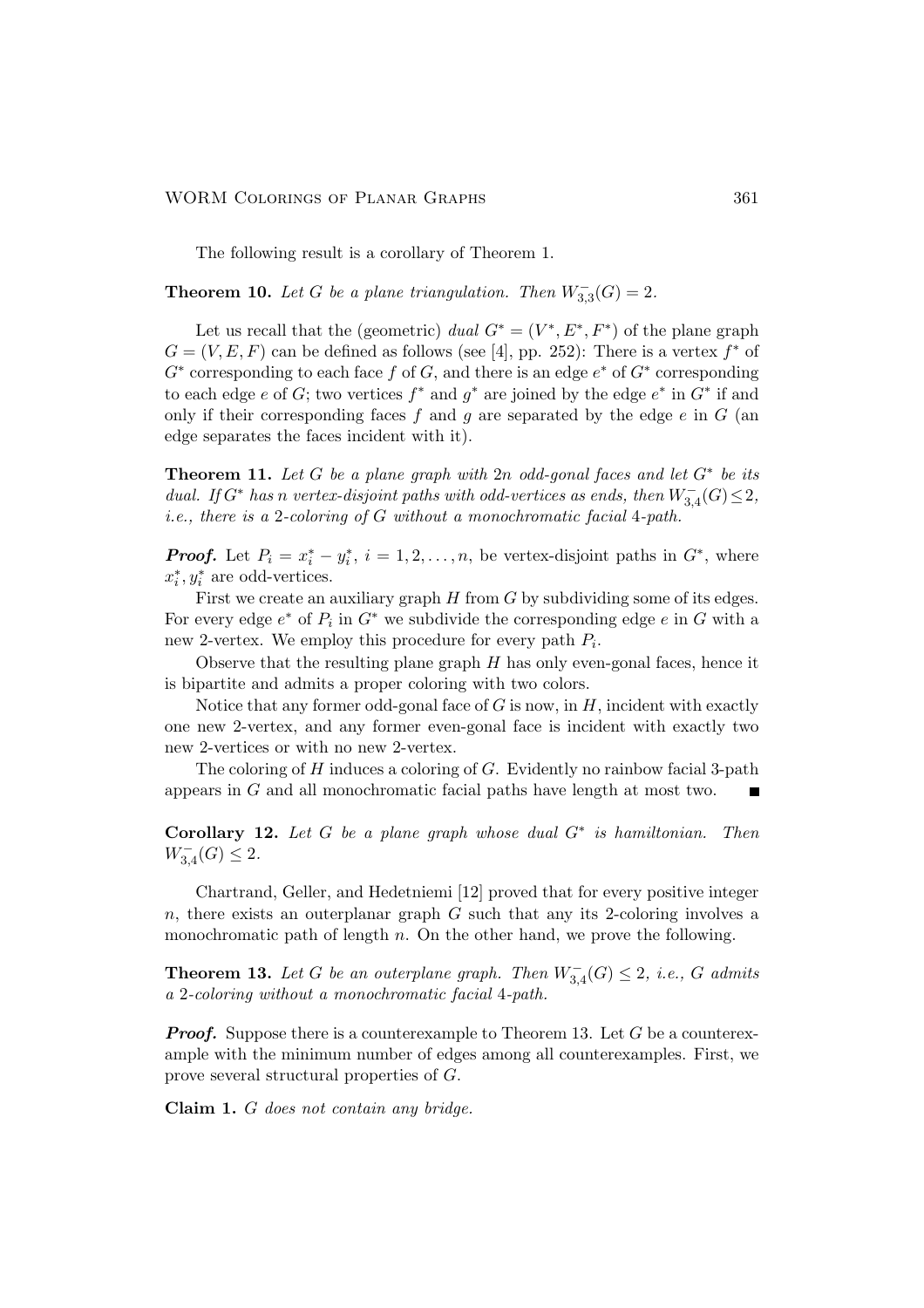**Proof.** Let uv be a bridge of G. Let  $G \setminus \{uv\}$  be the graph obtained from G by deleting the edge uv. Clearly,  $G \setminus \{uv\}$  consists of two outerplane graphs  $G_u$  and  $G_v$ , where  $G_u, G_v$  contains the vertex u, v, respectively. The graphs  $G_u, G_v$  have fewer edges than G, therefore they admit facial  $(P_3, P_4)$ -WORM colorings with colors 1, 2. We may assume u and v receive distinct colors. Then the colorings of  $G_u$  and  $G_v$  induce a facial  $(P_3, P_4)$ -WORM coloring of G, a contradiction.

Claim 2. G does not contain adjacent 2-vertices.

**Proof.** Let uv be an edge such that  $deg(u) = deg(v) = 2$ . Let  $G' = G \setminus \{u, v\}$  be the graph obtained from G by deleting the vertices u and v. Since  $G'$  has fewer edges than G, it has a facial  $(P_3, P_4)$ -WORM coloring c' with at most two colors. We extend the coloring  $c'$  of  $G'$  to the required coloring of G in the following way.

Assume that u is adjacent to  $u_1$  and v is adjacent to  $v_1$  in  $G$   $(u_1 = v_1)$ is possible). If  $c'(u_1) = c'(v_1)$ , then we color the vertices u and v with the same color different from  $c'(u_1) = c'(v_1)$ . Otherwise, we put  $c(u) = c'(v_1)$  and  $c(v) = c'(u_1).$  $\Box$ 

### Claim 3. G contains neither adjacent 3-faces nor a 3-face adjacent to a 4-face.

**Proof.** Let  $f_1$  be a 3-face and let  $f_2$  be a k-face,  $k \in \{3, 4\}$ . Let e be a common edge of  $f_1$  and  $f_2$ . The graph  $G' = G \setminus \{e\}$  has fewer edges than G, therefore, it has a facial  $(P_3, P_4)$ -WORM coloring. Observe that this coloring induces a facial  $(P_3, P_4)$ -WORM coloring of G.  $\Box$ 

Claim 4. G contains at least one of the configurations depicted in Figure 2 (or symmetric one), where  $x_1, x_2, x_3$  are 2-vertices,  $y_1, y_2$  are 3-vertices, and z is a 4-vertex.



Figure 2. Reducible configurations.

**Proof.** Let  $H$  be the weak dual (that is, an induced subgraph of the dual graph whose vertices correspond to the bounded faces of the primal graph) of  $G$ . Fleischner et al. [16] showed that the weak-dual of any outerplane graph is a forest.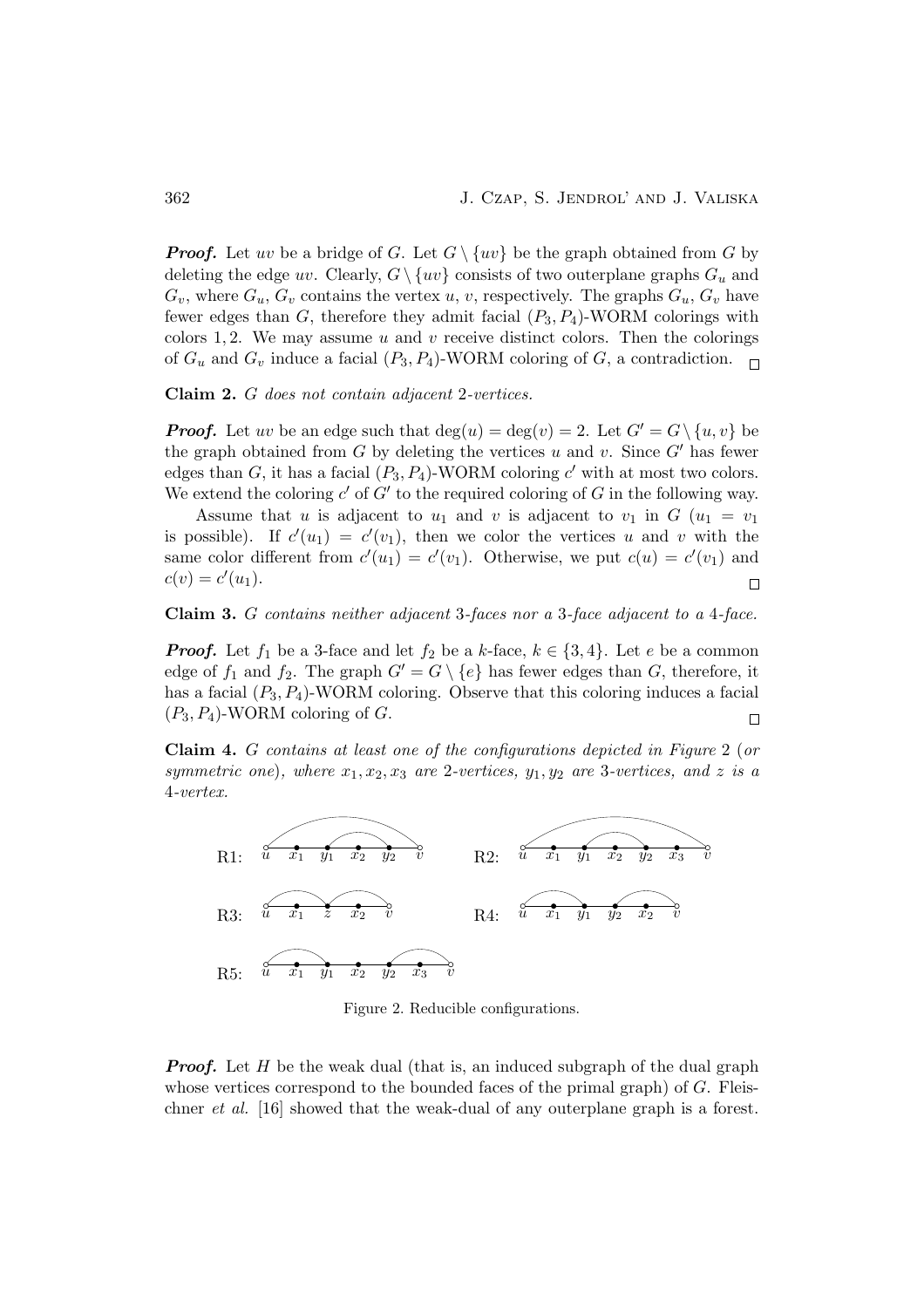Observe that the forest H contains a 2-vertex adjacent with exactly one leaf or it contains a k-vertex  $v, k \geq 2$ , adjacent with two leaves, say  $v_1, v_2$ , such that  $v_1v_2$  is a facial path in H. In the former case one of the configurations R1, R2 is presented in  $G$ . In the latter case one of the configurations R3, R4, R5 can be found in G.  $\Box$ 

Next we will show that all configurations of Claim 4 are reducible.

Case 1. First suppose that the configuration R1 appears in G. Let  $G'$  $G \setminus \{x_1, y_1, x_2, y_2\}.$  The graph  $G'$  has a facial  $(P_3, P_4)$ -WORM coloring c with colors  $a, b$  which can be extended to a facial  $(P_3, P_4)$ -WORM coloring of G in the following way: if  $c(u) = c(v) = a$ , then put  $c(y_1) = c(x_2) = a$  and  $c(x_1) = c(y_2) = a$ b; if  $c(u) = a$  and  $c(v) = b$ , then put  $c(y_1) = c(y_2) = a$  and  $c(x_1) = c(x_2) = b$ .

Case 2. Now suppose that the configuration R2 appears in G. Let  $G'$  $G \setminus \{x_1, y_1, x_2, y_2, x_3\}$ . A facial  $(P_3, P_4)$ -WORM coloring c of G' can be extended to a facial  $(P_3, P_4)$ -WORM coloring of G in the following way: if  $c(u) = c(v) = a$ , then set  $c(y_1) = c(y_2) = a$  and  $c(x_1) = c(x_2) = c(x_3) = b$ ; if  $c(u) = a$  and  $c(v) = b$ , then set  $c(x_2) = c(x_3) = a$  and  $c(x_1) = c(y_1) = c(y_2) = b$ .

Case 3. If the configuration R3 appears in G, then  $G' = G \setminus \{x_1, x_2\}$  and the extension is the following: if  $c(u) = c(v) = a$ , then  $c(x_1) = c(x_2) = b$ ; if  $c(u) = a$ and  $c(v) = b$ , then  $c(x_1) = b$  and  $c(x_2) = a$ .

Case 4. If the configuration R4 appears in  $G$ , then we delete the vertices  $x_1, y_1, y_2, x_2$  from G and add a new edge uv if it is not already present in G. The extension is the following: if  $c(u) = c(v) = a$ , then  $c(y_1) = a$  and  $c(x_1) = c(y_2) = a$  $c(x_2) = b$ ; if  $c(u) = a$  and  $c(v) = b$ , then  $c(x_1) = c(y_1) = b$  and  $c(y_2) = c(x_2) = a$ .

Case 5. If the configuration R5 appears in  $G$ , then we delete the vertices  $x_1, y_1, x_2, y_2, x_3$  from G and add a new edge uv if it is not already present in G. The extension is the following: if  $c(u) = c(v) = a$ , then  $c(x_2) = a$  and  $c(x_1) = c(y_1) = c(y_2) = c(x_3) = b$ ; if  $c(u) = a$  and  $c(v) = b$ , then  $c(x_1) = c(y_1) = c(y_2)$  $c(x_2) = b$  and  $c(y_2) = c(x_3) = a$ .

**Theorem 14.** Let G be a 3-connected plane graph. Then  $W_{3,5}^-(G) \leq 2$ , i.e., G admits a 2-coloring without a monochromatic facial 5-path.

**Proof.** It is well known that any connected plane graph has an even number of odd-gonal faces. Let this number be 2n. Since G is 3-connected, its dual  $G^*$  is also 3-connected. By a theorem of Barnette [3],  $G^*$  contains a spanning tree of maximum degree at most three. Let  $S$  be a minimal subtree of this spanning tree that contains all odd-vertices of  $G^*$ . We color the vertices of S with black and white in the following way: Let all vertices of  $S$  that correspond to odd-vertices of  $G^*$  be black and all other vertices of S be white. Notice that every leaf of S is black.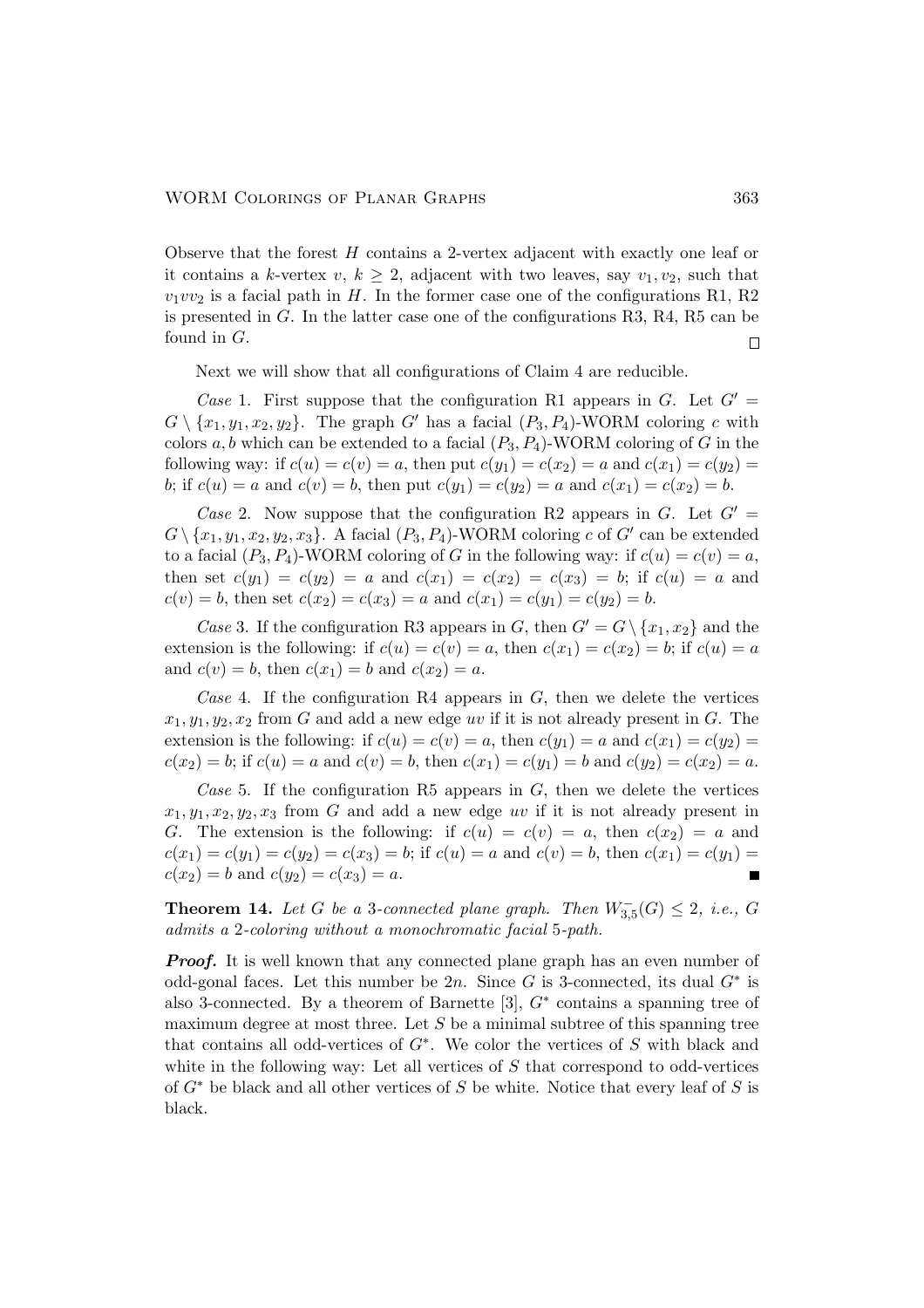Let Q be a closed shortest walk containing all edges of S starting in a leaf  $x_1^*$ 1 of S. We label the black vertices  $x_1^*$  $x_1^*, y_1^*, x_2^*, y_2^*, \ldots, x_n^*, y_n^*$  by the order of their first occurrence on Q. We define  $P_i$  as the segment of  $\overline{Q}$  from  $x_i^*$  $i^*$  to  $y_i^*$  $_i^*$ , see Figure 3 for illustration.



Figure 3. A minimal subtree S.

Notice that no leaf of S can appear as an internal vertex of some  $P_i$ .

Any edge  $e^*$  of  $G^*$  corresponds to an edge  $e$  of  $G$ . If the edge  $e^*$  appears on t paths from  $\{P_1, \ldots, P_n\}$  (notice that any edge appears on at most two such paths), then we subdivide the corresponding edge  $e$  of  $G$  by  $t$  vertices of degree two. If we do this for every edge  $e$  of  $G$ , we obtain a plane graph  $H$ .

Let  $\deg_{P_i}(x^*)$  denote the degree of a vertex  $x^*$  of  $G^*$  on the path  $P_i$  (i.e.,  $\deg_{P_i}(x^*) = 1$  if  $x^*$  is an endvertex of  $P_i$ ,  $\deg_{P_i}(x^*) = 2$  if  $x^*$  is an internal vertex of  $P_i$  and  $\deg_{P_i}(x^*) = 0$  if  $x^*$  does not lie on  $P_i$ ). Put

$$
\sigma(x^*) = \sum_{i=1}^n \deg_{P_i}(x^*).
$$

Then for every odd-vertex  $v^*$  of  $G^*$  we have  $\sigma(v^*) \in \{1,3,5\}$  and for every evenvertex  $v^*$  of  $G^*$  it holds  $\sigma(v^*) \in \{0, 2, 4, 6\}.$ 

Let  $\tilde{f}$  denote the face of H that corresponds to the face f of G. Then for every face  $f$  of  $H$  we have

$$
\deg_H(\tilde{f}) = \deg_G(f) + \sigma(f^*),
$$

where  $f^*$  is the vertex of  $G^*$  corresponding to the face  $f$  of  $G$ . Because the vertex  $f^*$  is odd in  $G^*$  if and only if the corresponding face  $\tilde{f}$  is an odd-gonal face, the graph H is bipartite and so it has a proper coloring c with two colors. As the maximum degree of  $S$  is at most three, we subdivided at most three edges on the boundary of every face of  $G$ . Therefore, the coloring  $c$  restricted to the vertices of G is a facial  $(P_3, P_5)$ -WORM one.  $\blacksquare$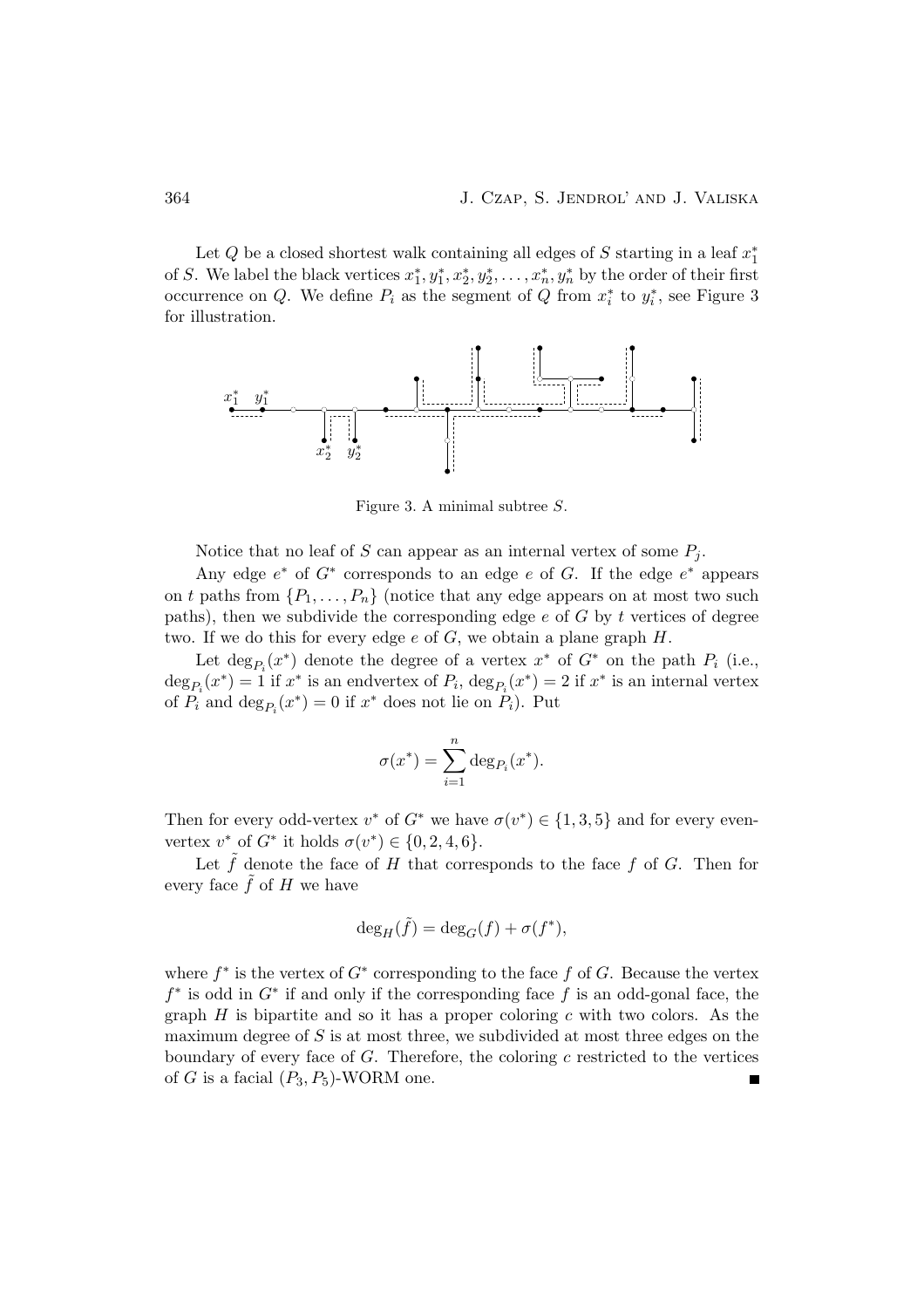Using the same approach as in the proof of Theorem 14 one can prove the following.

**Theorem 15.** Let  $G^*$  be the dual of a connected plane graph G. Let  $S \subseteq G^*$  be a tree containing all odd vertices of  $G^*$ . If the maximum degree of S is d, then

$$
W_{3,d+2}^{-}(G) \le 2.
$$

We strongly believe that the following is true.

Conjecture 16. Let G be a connected plane graph . Then  $W_{3,4}^-(G) \leq 2$ .

# 4. Concluding Remarks

1. Since any proper coloring of  $P_n$  with two colors is automatically a  $(P_k, P_\ell)$ -WORM coloring, we have  $\widetilde{W}_{P_k, P_\ell}(P_n) \leq 2$  for  $k, n \geq 3, \ell \geq 2$ .

**2.** It is easy to determine the formula for  $W_{F,H}^+(G)$  when F, H, and G are paths. Note that in this case the "general" WORM and facial WORM colorings coincide.

 $(P_k, P_k)$ -WORM colorings of  $P_n$  were studied in [20]. The authors there determined the exact value of  $W_{P_k, P_k}^+(P_n)$  for  $k \geq 3$ . The idea of their proof also works for  $(P_k, P_\ell)$ -WORM colorings,  $k, \ell \geq 3$ .

**Theorem 17.** If 
$$
k, \ell, n \geq 3
$$
, then  $W_{P_k, P_{\ell}}^+(P_n) = n - \left\lceil \frac{n-k+1}{k-1} \right\rceil$ .

In case when the coloring is proper we get the following.

**Theorem 18.** If  $k, n \geq 3$ , then  $W^+_{P_k, P_2}(P_n) = n - \left[ \frac{n-k+1}{k-2} \right]$  $\frac{-k+1}{k-2}$ .

**Proof.** Let the path  $P_n$  be  $v_1v_2\cdots v_n$ . First we prove the lower bound.

The case  $k = 3$  is trivial. If  $k = 4$ , then color the vertices  $v_{2i}, i = 1, 2, \ldots, \lfloor \frac{n}{2} \rfloor$  $\frac{n}{2}$ , with the same color and the other vertices with different colors. The total number of colors is  $n - \left\lfloor \frac{n}{2} \right\rfloor$  $\lfloor \frac{n}{2} \rfloor$  + 1, as claimed. Let  $k \ge 5$ . Color the vertices  $v_{i(k-2)}$  and  $v_{i(k-2)+2}$  with color i for  $i=1,2,\ldots, \left\lfloor \frac{n}{k-2} \right\rfloor$ , and then color the remaining vertices with different colors. This proper coloring uses  $n - \left\lceil \frac{n-k+1}{k-2} \right\rceil$  $\frac{-k+1}{k-2}$  colors. Moreover, any path of length k contains two vertices of the same color.

To prove the upper bound we use induction on n for fixed k. For  $n \leq 2k-3$ the claim holds. By the induction hypothesis, the number of colors used on the first  $n - (k - 2)$  vertices of  $P_n$  is at most

$$
n - (k - 2) - \left\lceil \frac{n - (k - 2) - k + 1}{k - 2} \right\rceil = n - \left\lceil \frac{n - k + 1}{k - 2} \right\rceil - (k - 3).
$$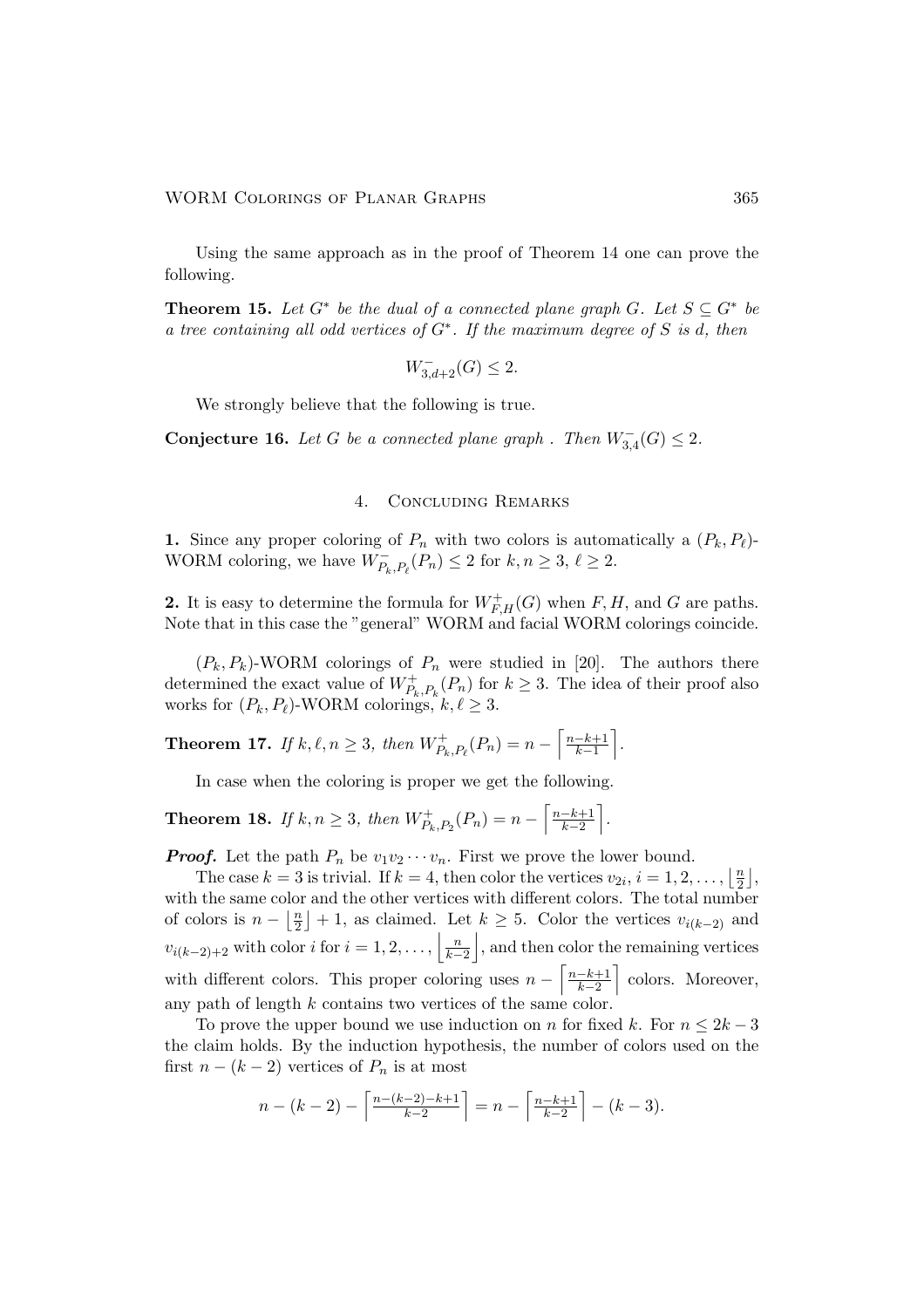The last  $k-2$  vertices of  $P_n$  use at most  $k-3$  colors other than those used on the first  $n-(k-2)$  vertices, otherwise the last k vertices of  $P_n$  form a rainbow path. Therefore, the total number of colors used is at most  $n - \left\lceil \frac{n-k+1}{k-2} \right\rceil$  $\frac{-k+1}{k-2}$ .

3. As a by-product of the proof of Theorem 14 we have the following.

Lemma 19. In a 3-connected plane graph, one can subdivide at most three edges of each face such that the resultant graph is bipartite.

# Acknowledgement

The authors would like to express their sincere gratitude to the referee for the insightful comments and valuable suggestions, which led to a substantial improvement of the original version of this paper.

#### **REFERENCES**

- [1] K. Appel and W. Haken, Every planar map is four colorable, Bull. Amer. Math. Soc. 82 (1976) 711–712. [doi:10.1090/S0002-9904-1976-14122-5](http://dx.doi.org/10.1090/S0002-9904-1976-14122-5)
- [2] M. Axenovich, T. Ueckerdt and P. Weiner, Splitting planar graphs of girth 6 into two linear forests with short paths, arXiv:1507.02815, 2015.
- [3] D.W. Barnette, Trees in polyhedral graphs, Canad. J. Math. 18 (1966) 731–736. [doi:10.4153/CJM-1966-073-4](http://dx.doi.org/10.4153/CJM-1966-073-4)
- [4] J.A. Bondy and U.S.R. Murty, Graph Theory (Springer, 2008). [doi:10.1007/978-1-84628-970-5](http://dx.doi.org/10.1007/978-1-84628-970-5)
- [5] O.V. Borodin, A. Kostochka and M. Yancey, On 1-improper 2-coloring of sparse graphs, Discrete Math. 313 (2013) 2638–2649. [doi:10.1016/j.disc.2013.07.014](http://dx.doi.org/10.1016/j.disc.2013.07.014)
- [6] H. Broersma, F.V. Fomin, J. Kratochv´ıl and G.J. Woeginger, Planar graph coloring avoiding monochromatic subgraphs: trees and paths make it difficult, Algorithmica 44 (2006) 343–361. [doi:10.1007/s00453-005-1176-8](http://dx.doi.org/10.1007/s00453-005-1176-8)
- [7] Cs. Bujtás, E. Sampathkumar, Zs. Tuza, C. Dominic and L. Pushpalatha, Vertex coloring without large polychromatic stars, Discrete Math. 312 (2012) 2102–2108. [doi:10.1016/j.disc.2011.04.013](http://dx.doi.org/10.1016/j.disc.2011.04.013)
- [8] Cs. Bujtás, E. Sampathkumar, Zs. Tuza, M.S. Subramanya and C. Dominic, 3consecutive C-colorings of graphs, Discuss. Math. Graph Theory 30 (2010) 393–405. [doi:10.7151/dmgt.1502](http://dx.doi.org/10.7151/dmgt.1502)
- [9] Cs. Bujtás and Zs. Tuza,  $F-WORM$  colorings: Results for 2-connected graphs, arXiv:1512.00478, 2015.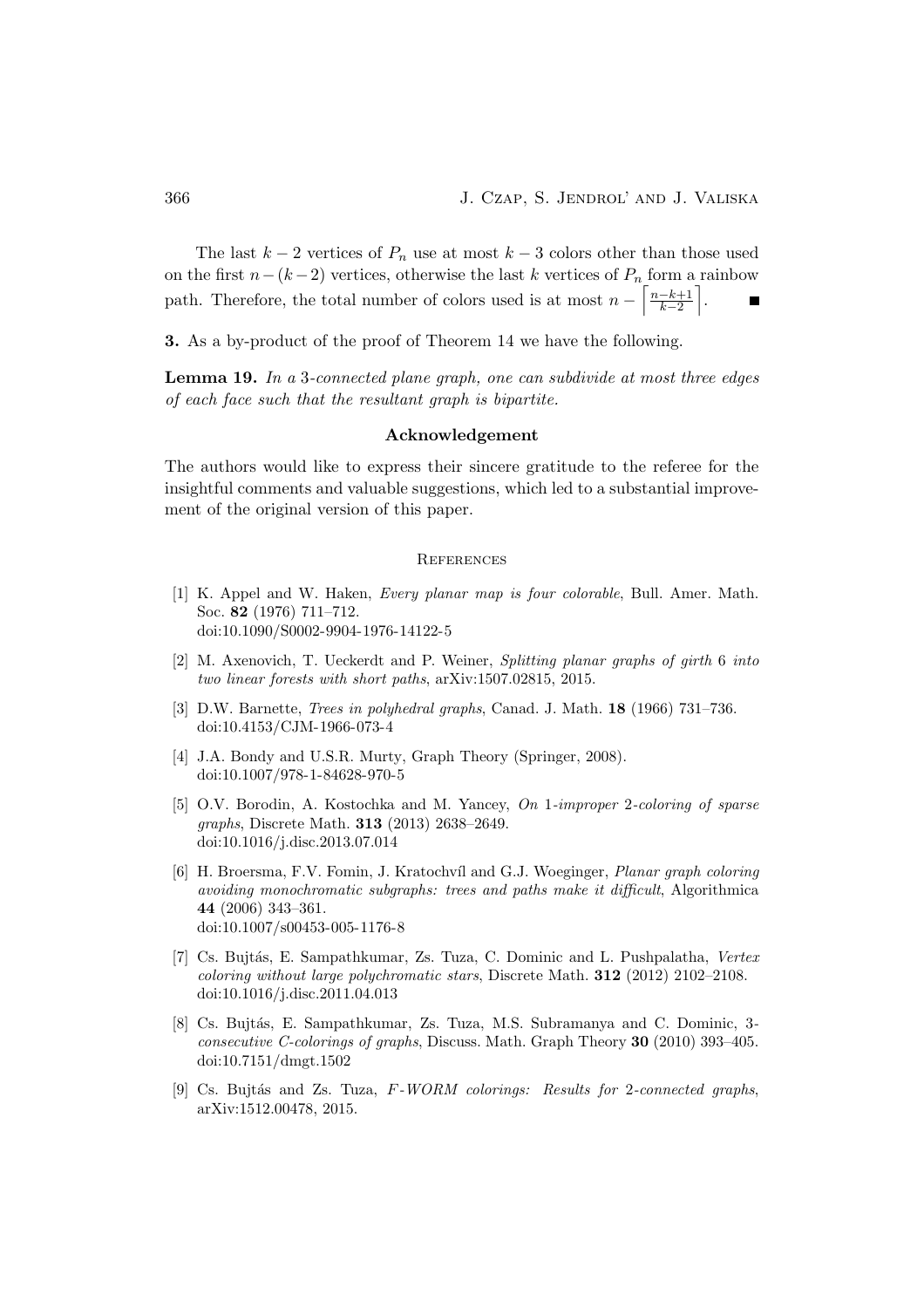- [10] Cs. Bujtás and Zs. Tuza,  $K_3$ -WORM coloring of graphs: Lower chromatic number and gaps in the chromatic spectrum, Discuss. Math. Graph Theory 36 (2016) 759– 772. [doi:10.7151/dmgt.1891](http://dx.doi.org/10.7151/dmgt.1891)
- [11] G. Chartrand, D.P. Geller and S. Hedetniemi, A generalization of the chromatic number, Proc. Camb. Phil. Soc. 64 (1968) 265–271. [doi:10.1017/S0305004100042808](http://dx.doi.org/10.1017/S0305004100042808)
- [12] G. Chartrand, D.P. Geller and S. Hedetniemi, Graphs with forbidden subgraphs, J. Comb. Theory Ser. B 10 (1971) 12–41. [doi:10.1016/0095-8956\(71\)90065-7](http://dx.doi.org/10.1016/0095-8956(71)90065-7)
- [13] L. Cowen, W. Goddard and C.E. Jesurum, Defective coloring revisited, J. Graph Theory 24 (1997) 205–219. [doi:10.1002/\(SICI\)1097-0118\(199703\)24:3](http://dx.doi.org/10.1002/(SICI)1097-0118(199703)24:3<205::AID-JGT2>3.0.CO;2-T)/205::AID-JGT2)3.0.CO;2-T
- [14] Z. Dvořák and D. Kráľ, *On planar mixed hypergraphs*, Electron. J. Combin. 8 (2001) R35.
- [15] L. Esperet and G. Joret, Colouring planar graphs with three colours and no large monochromatic components, Combin. Probab. Comput. 23 (2014) 551–570. [doi:10.1017/S0963548314000170](http://dx.doi.org/10.1017/S0963548314000170)
- [16] H.J. Fleischner, D.P. Geller and F. Harary, Outerplanar graphs and weak duals, J. Indian Math. Soc. 38 (1974) 215–219.
- [17] T.-S. Fung, A colourful path, Math. Gaz. 73 (1989) 186–188. [doi:10.2307/3618435](http://dx.doi.org/10.2307/3618435)
- [18] M.R. Garey, D.S. Johnson and L. Stockmeyer, Some simplified NP-complete graph problems, Theoret. Comput. Sci. 1 (1976) 237–267. [doi:10.1016/0304-3975\(76\)90059-1](http://dx.doi.org/10.1016/0304-3975(76)90059-1)
- [19] W. Goddard, Acyclic colorings of planar graphs, Discrete Math. 91 (1991) 91–94. [doi:10.1016/0012-365X\(91\)90166-Y](http://dx.doi.org/10.1016/0012-365X(91)90166-Y)
- [20] W. Goddard, K. Wash and H. Xu, WORM colorings forbidding cycles or cliques, Congr. Numer. 219 (2014) 161–173.
- [21] W. Goddard, K. Wash and H. Xu, WORM colorings, Discuss. Math. Graph Theory 35 (2015) 571–584. [doi:10.7151/dmgt.1814](http://dx.doi.org/10.7151/dmgt.1814)
- [22] H. Grötzsch, Ein Dreifarbensatz für dreikreisfreie Netze auf der Kugel, Wiss. Z. Martin-Luther-Universität, Halle-Wittenberg, Math.-Nat. Reihe 8 (1959) 109–120.
- [23] D. Kobler and A. Kündgen, *Gaps in the chromatic spectrum of face-constrained* plane graphs, Electron. J. Combin. 8 (2001) N3.
- [24] A. Kündgen, E. Mendelsohn and V. Voloshin, *Colouring planar mixed hypergraphs*, Electron. J. Combin. 7 (2000) R60.
- [25] L. Lovász, On decomposition of graphs, Studia Sci. Math. Hungar. 1 (1966) 237–238.